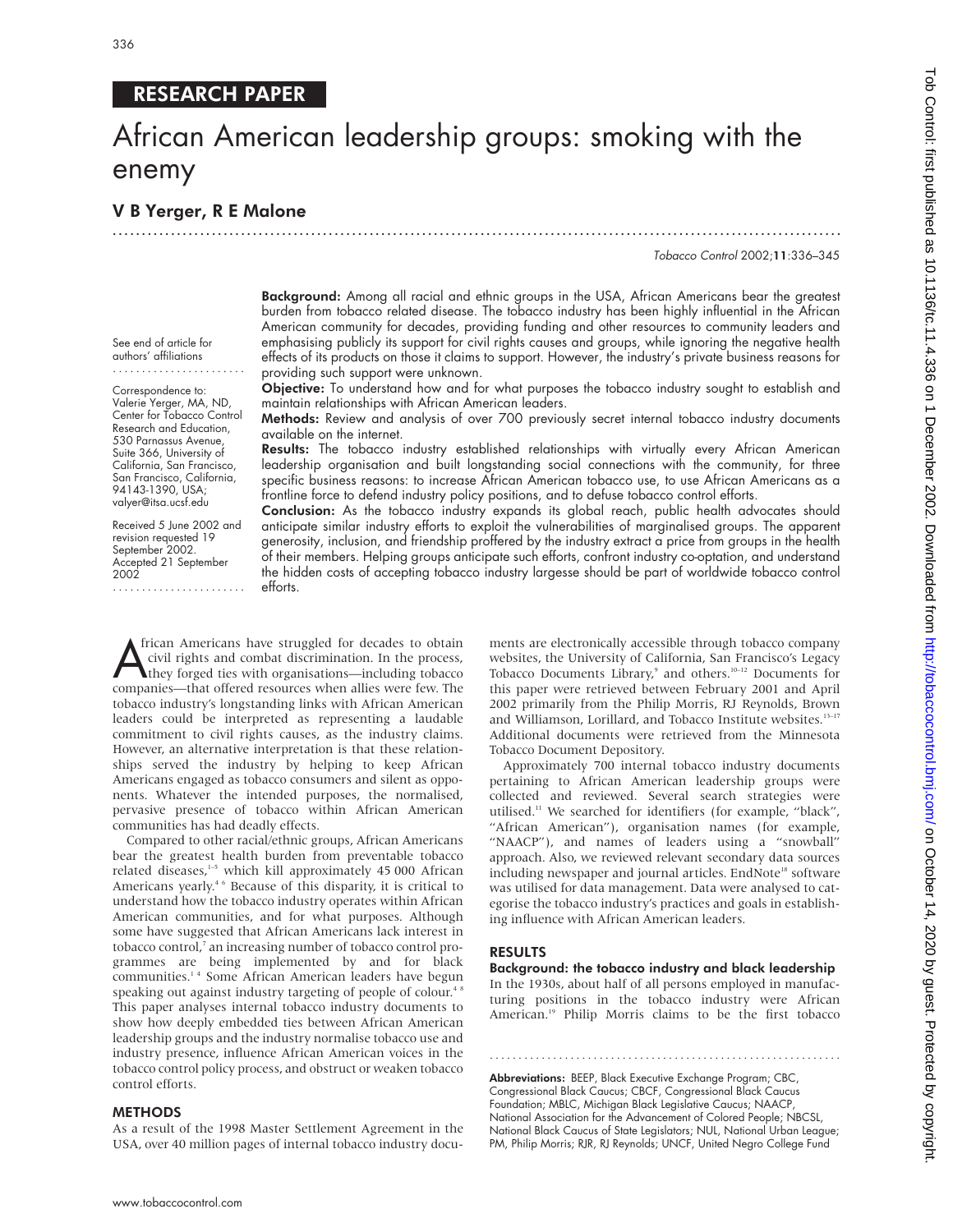company to hire black salesmen,<sup>20</sup> while RJ Reynolds (RJR) was the first in the industry to desegregate its facilities and integrate production lines.4 19 Yet, most blacks were still denied better paying jobs and typically worked in unpleasant conditions.21 During the 1940s, however, PM realised that "the black community [made] up a distinct market"<sup>22</sup> and began advertising in black publications.20 Other tobacco companies followed.<sup>1</sup> Henceforth, African Americans were regarded not only as industry labour, but also as potential tobacco consumers.4

According to a PM chronology of its corporate involvement in the black community, $22$  tobacco executives George Weissman and Joseph Cullman, both of whom served as PM board chairman and CEO, had established relationships with black organisations by the 1950s. Weissman volunteered with the National Urban League (NUL) and Cullman was an "active supporter of Urban League, NAACP [National Association for the Advancement of Colored People], UNCF [United Negro College Fund], etc." Cullman later joined the NUL board of directors. By the time they became PM's top executives, Weissman and Cullman had been forming ties within the black community for over 30 years.

The industry used its relationships with black organisations to recruit African Americans into its workforce,<sup>22</sup> which, in turn, intensified tobacco industry presence in black organisations. Many individuals hired by the industry were influential within the African American community.<sup>3</sup> For example, in the 1940s, PM hired Herb Wright, a former youth director for the NAACP.<sup>23</sup> Wright worked for PM for 30 years,<sup>24</sup> expanding PM's reach into black colleges<sup>20</sup> and black organisations.<sup>22</sup>

Other examples of the intertwined relationships between black leaders and the tobacco industry include Vernon Jordan, former executive director of NUL and former board member of RJR; Margaret Young, widow of former NUL executive director Whitney Young, Jr, and board member of PM;<sup>22</sup> Ivor W Hughes, chairman/CEO of Brown and Williamson Tobacco Company and board member of NUL;<sup>25</sup> Raymond Pritchard, another chairman/CEO of Brown and Williamson, NUL board member, and advisor to Opportunities Industrialisation Centers of America, a black economic development programme;<sup>26</sup> and Hugh Cullman, PM chairman/CEO and chairman of the board of the United Negro College Fund.<sup>27 28</sup> The tobacco industry worked to retain "close, continuing relationships" with virtually every major African American leadership  $group<sup>29</sup> (table 1).$ 

#### Establishing and normalising a tobacco presence

Black opinion leaders were researched and sought out by the tobacco industry in order to enhance corporate image and improve market position within African American communities.30–32 One industry image building strategy was to establish an association with the public service efforts of African American organisations. For example, industry documents describe a PM sponsored symposium focusing on blacks and their civil rights struggle. The 1989 symposium was a collaboration between the Joint Center for Political and Economic Studies (an African American public policy "think tank") and the Smithsonian Institution. To honour Black History Month, eight half-hour programmes were aired on over 200 radio stations in 50 countries.<sup>33</sup> Each opened and closed with credits for PM. When the estimated three million listeners heard the broadcasts, they also heard the tobacco industry associated with African American accomplishments. RJR likewise associated itself with a highly regarded civil rights organisation by placing its corporate logo on billboards promoting NUL's community service campaigns.<sup>34</sup>

Tobacco money supported African American civil, educational, social, and political organisations and community leaders elected on local, state and federal levels.<sup>735</sup> (table 1) Support included corporate contributions, business expenses,

honoraria, journal ads, and promotional items.<sup>36</sup> The amount of support was based on the "importance of [the] organisation to [the] company's long term goals".<sup>37</sup> In 1989, 70% of PM expenditures to minority organisations went to black groups.36

At annual conferences of African American organisations, the tobacco industry built its positive image by displaying to thousands its largesse. For example, the Congressional Black Caucus Foundation's Annual Legislative Weekend attracted up to 50 000 of the most influential black leaders in politics, government, business, education, and law.<sup>38</sup> Tobacco executives socialised and built support by hosting receptions and dinners at these events.<sup>39</sup>

At the 1983 NAACP annual convention, for example, Brown and Williamson announced a "fair share agreement" with the NAACP, promising major economic opportunities for blacks and other minorities.

"These efforts are projected to have a positive result of \$26 million in purchases from minority vendors in the first fiscal year . . .approximately \$4.75 million to minority advertising and marketing services companies... approximately 21 percent of the corporate contributions budget [given to organisations which primarily serve minorities]."40

However, a 1984 marketing document elucidates the company's primary motive:

" . . .the Fair Share agreement with the NAACP, association with a national civil rights organization can be viewed . . .as an endorsement of Brown & Williamson and its products . . . if managed with sensitivity, this association can be linked positively to the minority buying public. Clearly, the sole reason for B&W's interest in the black and Hispanic communities is the actual and potential sales of B&W products within these communities and the profitability of these sales . . . this relatively small and often tightly knit [minority] community can work to B&W's marketing advantage, if exploited properly."41 [emphasis added]

The industry extracted something in return from organisations that received its money. For example, when the NAACP relocated an office, RJ Reynolds helped fund the move, but also expected the organisation to facilitate publicity:

"One check is in the amount of \$30,000 representing our 1987 grant to the NAACP Special Contributions Fund. The second check is in the amount of \$25,000 . . .for the relocation of your office . . .it is our understanding that you will provide an appropriate platform . . .that we may make public these grants."<sup>42</sup>

#### Policy influence

The tobacco industry expected its relationship with African American political organisations to achieve political and policy goals.43 The Congressional Black Caucus Foundation (CBCF), the separate fund raising entity that supports the Congressional Black Caucus's (CBC) political activities,<sup>44</sup> administers fellowship, internship, and scholarship programmes for aspiring African American leaders. The tobacco industry supported the CBC and CBCF, including at least \$125 000 in 1985,<sup>45</sup> \$50 000 in 1986,<sup>46</sup> and \$155 000 in 1993.<sup>47</sup> Involvement in these programmes provided opportunities for the industry to link with individuals deemed likely to become future policy leaders and eventual allies, as suggested by a 1990 PM memo: "Purpose of [sponsoring] internships: develop an early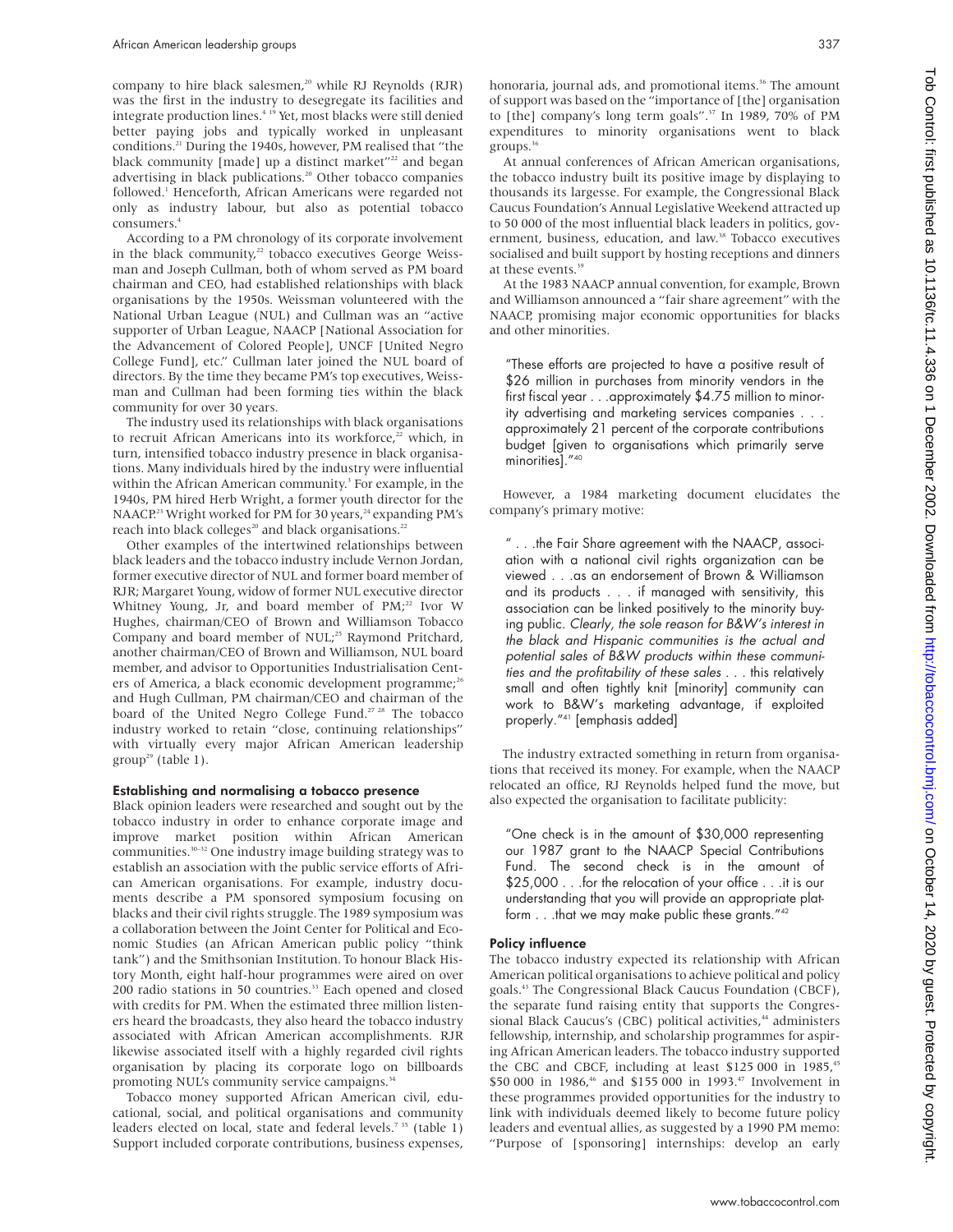| Organisation<br>type*    | Organisation name                                                                                            | Type(s) of tobacco<br>industry<br>involvement+<br>Involved tobacco company(ies)‡ |          |        |        |           |    |             |            |    |
|--------------------------|--------------------------------------------------------------------------------------------------------------|----------------------------------------------------------------------------------|----------|--------|--------|-----------|----|-------------|------------|----|
|                          |                                                                                                              | C                                                                                | Ε        | M      | P      | <b>BW</b> | LO | PM          | <b>RJR</b> | TI |
| Business/                | A. Philip Randolph Foundation                                                                                |                                                                                  | Χ        |        | X      | Χ         | Χ  | $\mathsf X$ | X          | X  |
| professional/<br>trade   | Association of Minority Enterprises of New York                                                              |                                                                                  | Χ        | Χ      | Χ      |           |    | Χ           |            |    |
|                          | <b>Black Expo</b><br>Black Women in Publishing                                                               |                                                                                  | Χ<br>Χ   | X<br>X | X      |           | X  | Χ<br>Χ      | X          |    |
|                          | <b>Coalition of Black Trade Unionists</b>                                                                    | Χ                                                                                | X        | X      | X      |           |    | Χ           |            |    |
|                          | Conference of Negro Business and Professional Women                                                          |                                                                                  | Χ        |        |        |           |    | Χ           |            |    |
|                          | Dallas Black Chamber of Commerce                                                                             |                                                                                  | Χ        |        | X      |           |    | Χ           |            |    |
|                          | International Association of Black Professional Fire Fighters                                                |                                                                                  | X        |        |        |           |    | Χ           |            |    |
|                          | National Association of Black & Minority Chambers of Commerce                                                |                                                                                  | Χ        |        | X<br>X |           |    | Χ<br>Χ      | X          |    |
|                          | National Association of Black Journalists<br>National Association of Black Social Workers                    |                                                                                  | Χ        | X      |        |           |    | Χ           |            |    |
|                          | National Association of Market Developers                                                                    | Χ                                                                                | X        |        | X      |           |    | Χ           |            |    |
|                          | National Association of Minority Contractors                                                                 |                                                                                  |          |        | Χ      |           |    | Χ           |            | X  |
|                          | National Association of Minority Women in Business                                                           |                                                                                  | Χ        |        | X      |           |    | X           |            |    |
|                          | National Association for Real Estate Brokers                                                                 |                                                                                  | Χ        | Χ      | Χ      |           |    | Χ           | X          |    |
|                          | National Association of Women Business Owners<br>National Bankers Association                                |                                                                                  | Χ        | Χ<br>X |        |           |    | Χ           | X          |    |
|                          | National Bar Association                                                                                     |                                                                                  | Χ        | X      | X      | X         |    | Χ           | X          |    |
|                          | National Black Chamber of Commerce                                                                           |                                                                                  | X        | X      |        |           |    | X           | Χ          |    |
|                          | National Black MBA's Association                                                                             |                                                                                  |          | X      |        |           |    | Χ           |            |    |
|                          | National Black Media Coalition                                                                               | X                                                                                | X        |        |        |           |    | X           |            |    |
|                          | National Black Police Association                                                                            |                                                                                  | X        |        | X      |           |    | Χ           | X          | X  |
|                          | National Business League<br>National Conference of Black Lawyers                                             |                                                                                  | Χ<br>Χ   | X      | X<br>X | X         |    | Χ<br>X      | X          |    |
|                          | National Dental Association                                                                                  |                                                                                  |          | Χ      |        | Χ         |    |             |            |    |
|                          | National Forum for Black Public Administrators                                                               | Χ                                                                                | X        | X      |        |           |    | Χ           | X          | Χ  |
|                          | National Minority Business Council                                                                           | X                                                                                |          | Χ      | X      |           |    | X           |            | Χ  |
|                          | National Minority Supplier Development Council                                                               |                                                                                  | Χ        | Χ      | Χ      | X         |    | Χ           | X          | Χ  |
|                          | National Newspaper Publishers Association                                                                    | Χ                                                                                | Χ<br>Χ   | X<br>X | X<br>X | X         |    | Χ<br>Χ      | X          |    |
|                          | National Organization of Black Law Enforcement Executives<br>National United Affiliated Beverage Association |                                                                                  | Χ        | X      | X      |           |    | X           | X          |    |
|                          | North Carolina Association of Minority Business                                                              |                                                                                  | Χ        | X      |        |           |    | Χ           |            |    |
|                          | Opportunities Industrialization Centers of America                                                           | Χ                                                                                | X        | X      | X      | X         |    | Χ           | X          | Χ  |
|                          | West Coast Black Publishers Association                                                                      |                                                                                  | X        |        | Χ      |           |    | X           |            | Χ  |
|                          | World Institute of Black Communications, Inc.                                                                |                                                                                  |          | X      | X      |           |    | Χ           |            |    |
| Civil/equal              | American Association for Affirmative Action                                                                  |                                                                                  | X        |        | Χ      |           |    | X           |            | Χ  |
| rights                   | Leadership Conference on Civil Rights                                                                        |                                                                                  |          |        | Χ      |           |    | Χ           |            | Χ  |
|                          | National Association for the Advancement of Colored People (NAACP)<br>National Council of Negro Women        | Χ<br>Χ                                                                           | X<br>Χ   | X<br>X | X      | X<br>Χ    | X  | Χ<br>Χ      | X<br>X     | X  |
|                          | National Urban League, Inc (NUL) and local chapters                                                          | X                                                                                | $\times$ | X      | X      | X         |    | X           | X          | Χ  |
|                          | Operation PUSH (Rainbow/PUSH Coalition)                                                                      |                                                                                  |          | X      | X      | X         |    | X           | X          | Χ  |
|                          | Southern Christian Leadership Conference                                                                     |                                                                                  | Χ        | Χ      | X      |           | Χ  | Χ           |            |    |
|                          | United Black Church Appeal                                                                                   |                                                                                  | Χ        |        |        |           |    | X           |            |    |
| Community<br>development | 100 Black Men of America                                                                                     |                                                                                  | X        |        |        |           |    | Χ           | X          |    |
|                          | <b>Associated Black Charities</b>                                                                            |                                                                                  | X        |        |        |           |    | X           |            |    |
|                          | National Association of Negro Business and Professional Women's Clubs                                        |                                                                                  | X        | X      | X      | X         |    | Χ           | X          |    |
|                          | National Coalition of 100 Black Women                                                                        |                                                                                  | Χ        |        | X      |           |    | X           |            | Χ  |
| Educational              | Florida A&M University                                                                                       |                                                                                  | Χ        |        |        |           |    |             | X          |    |
|                          | Jackie Robinson Foundation                                                                                   | Χ                                                                                | X        |        |        | X         |    | Χ           |            |    |
|                          | Meharry Medical College                                                                                      | Χ                                                                                | X        |        |        |           |    | X           |            |    |
|                          | National Association for Equal Opportunity in Higher Education                                               |                                                                                  | X        | X      |        |           |    |             | X          |    |
|                          | National Black Child Development Institute, Inc.<br>North Carolina A&T State University                      |                                                                                  | Χ<br>Χ   |        |        |           |    |             | X          | X  |
|                          | North Carolina Central University                                                                            |                                                                                  | X        |        |        |           |    |             | X          |    |
|                          | Tuskegee Airmen                                                                                              |                                                                                  | Χ        | X      |        |           |    | Χ           |            |    |
|                          | United Negro College Fund                                                                                    | Χ                                                                                | X        |        |        | Χ         |    | X           | X          |    |
|                          | Winston-Salem State University                                                                               |                                                                                  | X        |        |        |           |    |             | X          |    |
| Fraternities/            | Alpha Kappa Alpha                                                                                            |                                                                                  | Χ        | Χ      |        | X         |    | Χ           | Χ          |    |
| sororities               | Alpha Phi Alpha                                                                                              |                                                                                  | Χ        | X      |        | Χ         |    |             | X          |    |
|                          | Delta Sigma Theta                                                                                            |                                                                                  | Χ        | X      | X      | X         |    | Χ           | X          |    |
|                          | Kappa Alpha Psi                                                                                              |                                                                                  | X        | X      |        | X         |    | X           | X          |    |
|                          | Omega Psi Phi<br>Phi Beta Sigma                                                                              |                                                                                  | X        | X      |        |           |    | X           | X          |    |
|                          |                                                                                                              |                                                                                  |          |        |        |           |    |             |            |    |
|                          | Political and/or Black Elected Democrats of Ohio (Ohio Legislative Black Caucus)                             |                                                                                  |          | X      |        |           |    |             | X          |    |
| public policy            | <b>Congressional Black Caucus</b>                                                                            | X                                                                                | X        | Χ      | X      | X         | Χ  | Χ           | X          | Χ  |
|                          | <b>Congressional Black Caucus Foundation</b><br>Georgia Association of Black Elected Officials               |                                                                                  | Χ<br>Χ   | X<br>X | Χ      | X         | X  | X<br>Χ      | X          | X  |
|                          | Georgia Legislative Black Caucus                                                                             |                                                                                  | Χ        | X      | X      |           |    | Χ           |            |    |
|                          | Joint Center for Political and Economic Studies                                                              |                                                                                  | Χ        | X      |        |           |    | X           | X          |    |
|                          |                                                                                                              |                                                                                  |          |        |        |           |    |             | X          |    |
|                          | Louisiana Legislative Black Caucus                                                                           |                                                                                  | Χ<br>X   |        |        |           |    |             |            |    |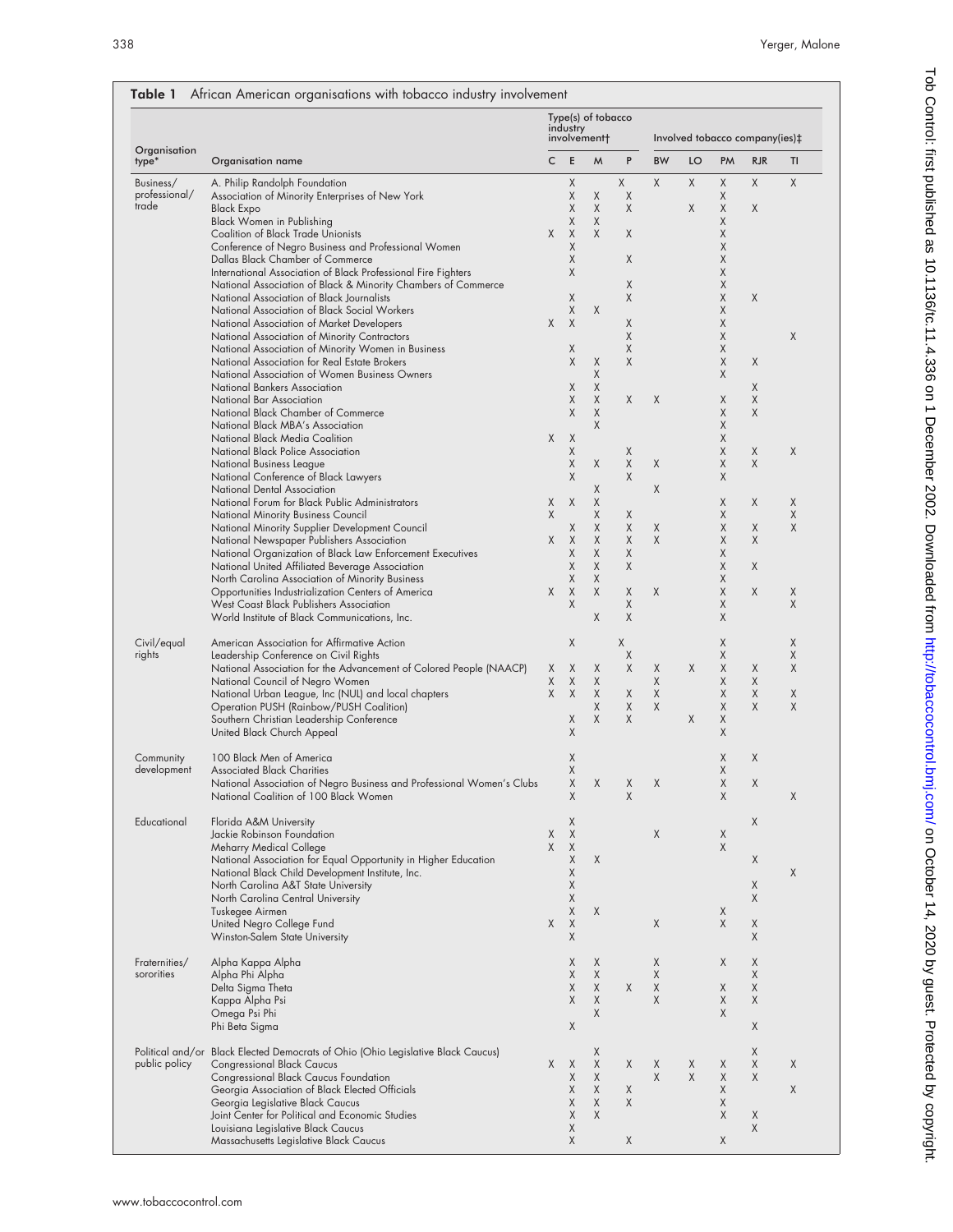| 339                                                                                                                                                                                                  |  |
|------------------------------------------------------------------------------------------------------------------------------------------------------------------------------------------------------|--|
|                                                                                                                                                                                                      |  |
| ‡(ies)<br>R<br>TI                                                                                                                                                                                    |  |
|                                                                                                                                                                                                      |  |
|                                                                                                                                                                                                      |  |
| icco<br>the<br>f activities<br>anisation                                                                                                                                                             |  |
| the<br>), or that the                                                                                                                                                                                |  |
| te.                                                                                                                                                                                                  |  |
| can either                                                                                                                                                                                           |  |
| merely for<br>e support for<br>provides an<br>support and<br>noney. When<br>he Michigan<br>the caucus<br>l and Detroit                                                                               |  |
| would be<br>iticism of<br>ured that<br>members<br>ds of the                                                                                                                                          |  |
| hat accepted<br>by opposing<br>g the second<br>sing for ways<br>al excise tax<br>xcise taxes is<br><sup>57</sup> especially<br>emonstrated<br>discourage<br>ome youth. <sup>59</sup><br>'s knowledge |  |
| d of price                                                                                                                                                                                           |  |

Tob Control: first protected by copyright. 11, 2020 by Guessian and the mage of the first published as 10.1136. Protected by copyright. First published by copyright. The second best as 10.11.4.386 by copyright. This cand Tob Control: first published as 10.1136/tc.11.4.336 on 1 December 2002. Downloaded from http://tobaccocontrol.bmj.com/ on October 14, 2020 by guest. Protected by copyright

"You may recall  $\ldots$  that the 1982-83 round increases caused two million adults to quit smoking and prevented 600,000 teenagers from starting to smoke. Those teenagers are now 18–21 years old, and since about 70 percent of 18–21 year-olds and 35 percent of older smokers smoke a PM brand, this means that 700,000 of those adult quitters had been PM smokers and 420,000 of the non-smokers would have been PM

| Organisation<br>type*        | Organisation name                                                   |   | industry | Type(s) of tobacco<br>involvement+ |   | Involved tobacco company(ies)‡ |    |           |            |    |
|------------------------------|---------------------------------------------------------------------|---|----------|------------------------------------|---|--------------------------------|----|-----------|------------|----|
|                              |                                                                     | C | E        | M                                  | P | <b>BW</b>                      | LO | <b>PM</b> | <b>RJR</b> | TI |
| Regional and/or              | Michigan Black Legislative Caucus                                   |   | X        |                                    | X |                                | X  | X         |            |    |
| public policy<br>(continued) | National Association of Black County Officials                      | X | $\chi$   |                                    | X |                                | X  |           | X          |    |
|                              | National Black Caucus of State Legislators                          |   | X        | $\chi$                             | X |                                | X  | X         | X          |    |
|                              | National Black Republican Council                                   |   | X        |                                    |   |                                | X  |           |            |    |
|                              | National Conference of Black Mayors                                 |   |          | X                                  | X |                                | Χ  | X         | X          |    |
|                              | National Political Congress of Black Women                          |   |          | X                                  |   |                                | X  |           |            |    |
|                              | New York State Black, Puerto Rican, and Hispanic Legislative Caucus |   | X        | X                                  | X |                                | X  |           | X          |    |
|                              | North Carolina Legislative Black Caucus                             |   | Χ        |                                    |   |                                |    | X         |            |    |
|                              | South Carolina Legislative Black Caucus                             |   | X        |                                    |   |                                | X  |           |            |    |
|                              | Tennessee Caucus of Black State Legislators                         |   | X        |                                    | X |                                | X  | X         |            |    |
|                              | World Conference of Mayors                                          |   | X        | X                                  | X |                                | X  | X         | X          |    |

iess to its members for one or more tobacco companies (for example, cigarette sampling allowed at organisation's functions/events). P, Political exchange: documents provide evidence that one or more tobacco companies or the Tobacco Institute has assisted the organisation in political matters (for example, handled press conferences, press releases, assisted with lobbying, linked organisation with allies organisation has assisted the tobacco industry in its political matters.<br>‡BW, Brown and Williamson Tobacco Company; LO, Lorillard Tobacco Company; PM, Philip Morris; RJR, RJ Reynolds; TI, The Tobacco Institute.

relationship with individuals who are likely to wind up in the pub[l]ic policy arena."48 The industry also funded internship and scholarship programmes of other important African American organisations, including the National Newspaper Publishers Association.<sup>49</sup>

The industry also sponsored mentoring programmes in order to reach future African American policymakers. For example, RJR participated in the NUL's Black Executive Exchange Program (BEEP).<sup>37</sup> Established in 1969, BEEP works with black colleges to connect students with African American executives from industry and government. A 1990 report from an RJR employee suggests that industry policy positions were promoted through BEEP seminars:

"The importance of this seminar went beyond the lectures and symposia . . .[the] influence that representatives from RJR have on the attendees of the seminar should be noted. It was during conversations with small groups and individuals that this influence was most effective. These conversations provided opportunities to present the smoker's rights position to persons intimately involved in smoking/non-smoking policy-making activities within their companies . . .'

The industry sought generally to establish relationships with politicians early in their careers.<sup>52</sup> By showering with attention junior and local politicians who were likely to move on to state and federal offices, the industry sought to enlarge its pool of political allies. A 1991 memo written by an RJR representative working in Ohio illustrates the industry's watchful interest in local African American politicians:

"Barbara [Boyd] . . .Vice-Mayor of Cleveland Heights, Ohio . . .first-ever black elected official . . .co-founder of the Black Women's Political Caucus, President of the Cleveland Heights Democrats, and the Secretary of the Cuyahoga County Democratic Party... Barbara is, without a doubt, going places."

"[Cleveland Mayor Mike White:] . . .African-American big city mayor . . .in the process of consolidating his political power . . . it's clear that Mike White open or close a number of doors for us."<sup>53</sup>

Industry generosity was undertaken not goodwill's sake, but because it was a way to ensure the industry's policy positions. A 1991 RJR memo example of a political organisation offering to defend the industry in exchange for tobacco m RJR hosted a dinner reception in honour of th Black Legislative Caucus (MBLC), members of asked RJR to contribute to a black owned hospital youth organisations.

"[We, RJR]  $\ldots$  were assured that our support welcomed, regardless of the probable critic anti-smoking activists. We were further ass [MBLC] would in turn support us . . . Caucus assured us that they were willing to be frien industry, and pledged their support."<sup>54</sup>

Many other African American organisations that tobacco money have supported the industry by opposing tobacco control legislation.<sup>46 55</sup> For example, during the second half of the 1980s, the federal government was look to address its budget deficit. Increasing the feder on tobacco products was one option. Increasing exalso an effective way to reduce tobacco use,<sup>56</sup> among African Americans.<sup>58</sup> It has also been de that higher excise taxes on tobacco products initiation of smoking, particularly among low inco A 1987 PM marketing memo reveals the industry of what an excise tax increase could do: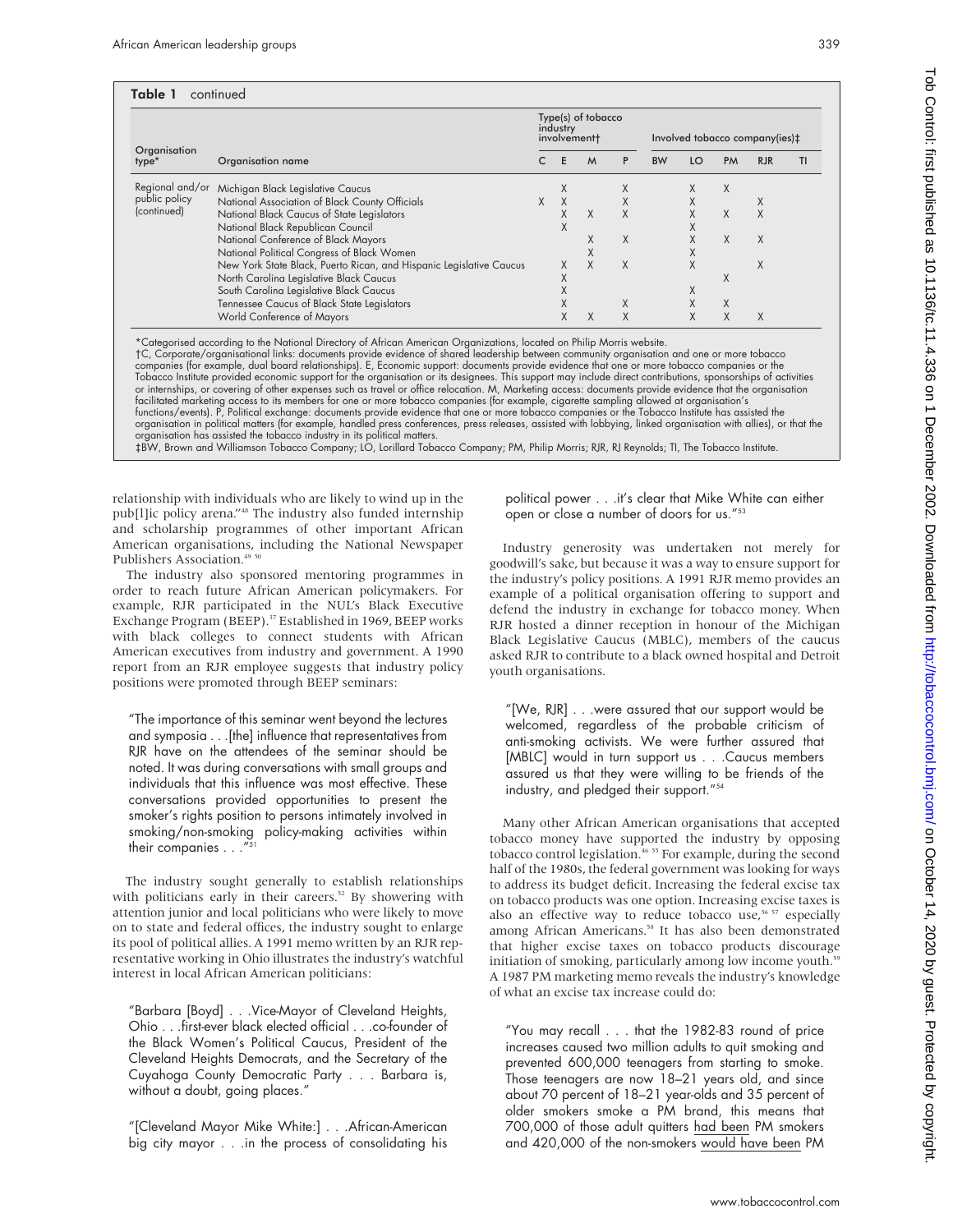smokers . . .[we] don't need to have that happen again."60 [emphasis in original]

Although this memo does not address African American smokers specifically, it suggests why the Tobacco Institute had declared in 1984 that preventing any excise tax increase was the industry's highest priority.<sup>61</sup>

One of the industry's key strategies for fighting tax increases was to argue that excise taxes were regressive and disproportionately unfair, particularly to minorities. $62 63$  Displaying credible support for this argument led to an intensified effort to pull minority organisations on board.<sup>61</sup> In 1981 the Congressional Black Caucus had proposed an alternative to President Reagan's federal budget.<sup>64</sup> Although the CBC budget included a tax cut for middle income Americans,<sup>65</sup> it also contained a 10% increase in the tobacco excise tax.<sup>66 67</sup> This alternative budget would have restored most of the funding for social programmes considered vital to the poor, which were proposed for cuts under the Reagan plan.<sup>68</sup> Yet, in 1984, for undetermined reasons, the CBC's alternative budget *opposed* increasing tobacco excise taxes.

The tobacco industry sought to leverage the caucus' changed position, as a 1984 document shows:

"The recent (3/30/84) adoption by the Congressional Black Caucus of an alternative budget program which expressly opposes any increase in or extension of cigarette excise taxes . . .can be used to industry advantage . . ."69

By June 1985, the industry felt confident that the National Black Caucus of State Legislators (NBCSL) also opposed increasing excise taxes $70$  and therefore would support the industry's position. According to a Tobacco Institute memo, the industry secured further support from other African American organisations:

"Philip Morris staff has reported that the following groups have or will submit statements in support of our position [on the excise tax]: NAACP, National Urban League, National Association of Black County Officials, National Coalition of 100 Black Women, National Black Police Association . . .West Coast Black Publishers Association . . .and the Georgia Association of Black Elected Officials."<sup>71</sup>

As part of the industry wide effort, PM distributed to 50 major African American newspapers an op-ed piece apparently authored by James Hargrove, chair of the National Black Police Association, $72 73$  addressing "the inherent unfairness of excise taxes to minorities".<sup>62</sup> Mr Hargrove, a recipient of tobacco money,<sup>72 74</sup> often defended pro-tobacco issues.<sup>75-78</sup>

By the end of 1985, Reverend Jesse Jackson, chair of the National Rainbow Coalition, was also attacking excise taxes.<sup>79</sup> Citing a 1981 economic study, Jackson asserted that "the tobacco tax burden is as much as 10 times greater for Black consumers". It is unclear whether Jackson understood that the study's author, economist V Glenn Chappell, was research director of the Tobacco Tax Council and consultant to the Tobacco Institute and had been affiliated with the industry since at least 1973.<sup>80-82</sup>

When Congress announced 1987 public hearings on federal revenue options, the tobacco industry solicited additional support from the National Conference of Black Mayors<sup>83 84</sup> and Opportunities Industrialization Centers of America.<sup>84</sup> The CBC established a task force to review the impact of excise taxes on the poor, blacks, and other minorities, which issued a 1987 report.<sup>85</sup> Congressman Mervyn Dymally (Democrat, California), chair of the CBC and a recipient of tobacco money,<sup>86-89</sup> presented the report to congressional committees. Echoing

industry positions, Dymally argued that federal excise taxes were unfair, regressive, and disproportionately affected low income families, blacks, and other minorities.<sup>90</sup> Several memos written by Samuel Chilcote, Tobacco Institute president, reveal that the industry took credit for shaping these views:

"Since January [1987] substantial progress has been made in convincing . . .the Congressional Black Caucus . . .that excise tax increases would hurt the poor  $\dots$ ."91

The tobacco industry coordinated press conferences and media placements of op-eds to promote Dymally's task force report.

"[Dymally] will conduct a press conference next week to release his report on excise tax regressivity . . .[The Tobacco Institute] is coordinating the press event and coverage . . ."92

"By the end of December [1987], twenty black publications had published op-eds prepared by . . .Dymally opposing increased federal excise taxes. We [the Tobacco Institute] coordinated the project . . ."93

In 1989, the threat of increased excise taxes still existed on Capitol Hill. The tobacco industry maintained its connection with Dymally (who once publicly admitted to voting on behalf of tobacco even when it conflicted with his own views $94$ ) as a resource to help the industry and its allies kill tax proposals.<sup>95</sup> Industry spokespersons continued quoting Dymally into at least the early 1990s,  $96-98$  even after he was no longer a member of Congress.

Representative Charles Rangel from New York, another CBC member, has taken tobacco money.<sup>86 99-101</sup> Despite previously supporting legislation to inform the public of tobacco's dangers (H.R. 4957) and legislation acknowledging that smoking increased cancer mortality for blacks (H.R. 4856), $102$ Rangel was a congressional contact for the industry $103$  and thought to be "willing to compromise with the tobacco industry".104 On the state level, powerful politician Willie Brown, former speaker of the California House and current mayor of San Francisco, was a longtime recipient of tobacco industry contributions who repeatedly used his power to thwart tobacco control measures.<sup>10</sup>

The industry also drew on ties with African American leaders to circumvent local tobacco control policies and exploit promotional opportunities. For example, a 1984 RJR sports sponsorship promotional plan for Chicago noted that:

" . . .almost all softball league games are played on Park District or Chicago Board of Education grounds. RJRT's own policies prohibit sampling on school grounds. In addition . . .Chicago Park District regulations prohibit the sampling of cigarettes on Park District grounds. However, our contacts to [sic] various political representatives . . .lead us to believe we could receive some support/assistance from local black politicians in obtaining permission to sample at these activities."106

The tobacco industry's presence was not always evident. It often called upon third party "allies" within minority groups to approach black leaders on its behalf.<sup>107</sup> For example, the industry urged the West Coast Black Publishers and the Black Professional Fire Fighters to write to CBC members, asking them to oppose tobacco control legislation<sup>108</sup> and co-sponsor pro-tobacco legislation.<sup>109</sup> When the Tobacco Institute planned to contact the Council of Black Churches for assistance in distributing the industry's booklet "Tobacco: Helping Youth Say No", Benjamin Ruffin, RJR's African American vice president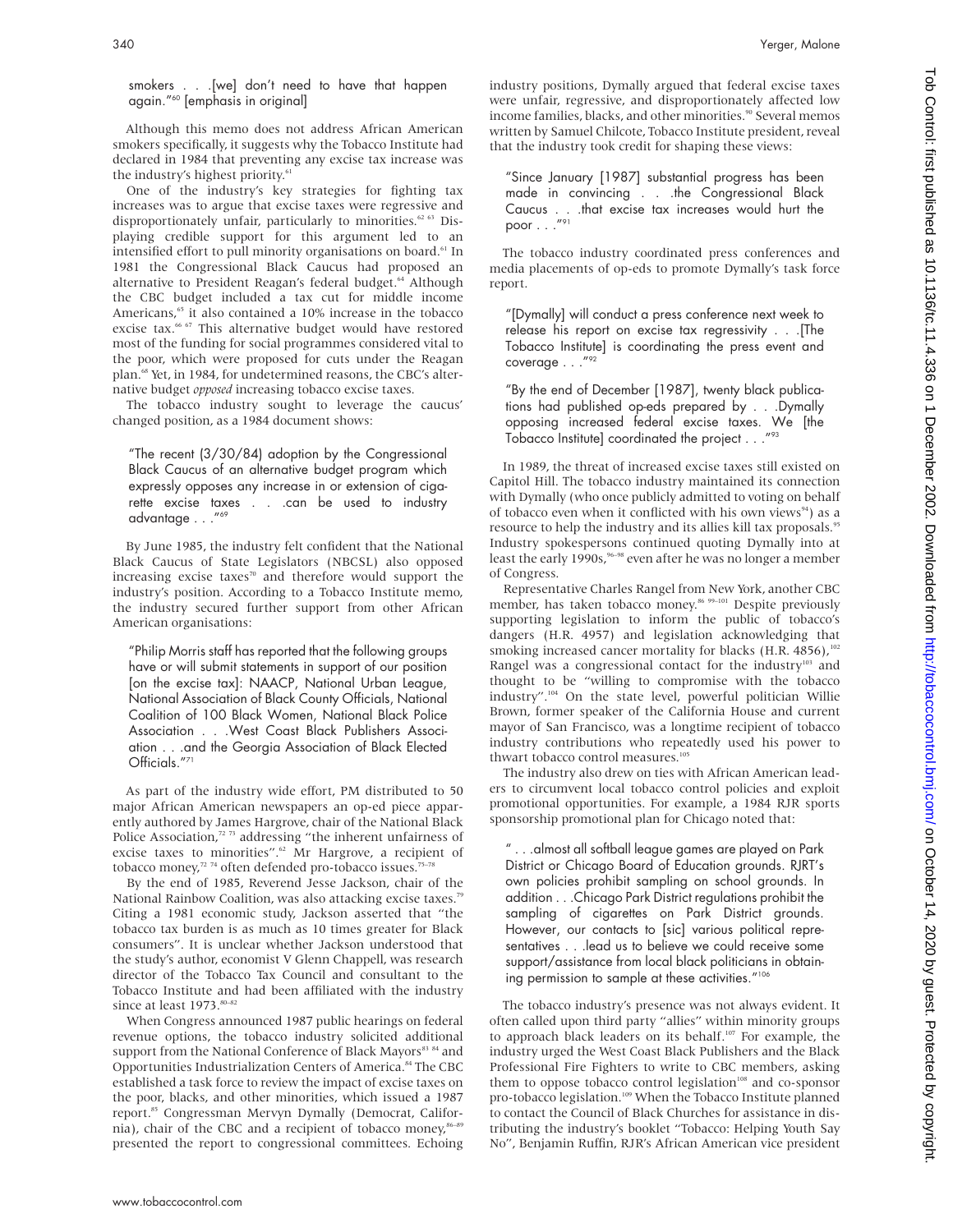of corporate affairs, warned the Institute that "tobacco people might not be enthusiastically received" by the council.<sup>110</sup> Heeding Ruffin's warning, the Tobacco Institute called upon Norm Hill of the A Philip Randolph Foundation, a black trade union organisation named after the civil rights leader, to meet with the church council. The foundation, also a recipient of tobacco money,111 had previously supported the industry's efforts in opposing excise tax increases.<sup>9</sup>

#### Emerging African American resistance

African Americans were not, however, merely passive recipients and industry pawns. Some questioned and challenged industry practices. For example, in 1984 a beneficiary of an industry supported internship programme questioned the distribution of cigarette samples, a common practice at many African American events.<sup>112-117</sup> CBCF intern Mark Mitchell, MD, MPH, wrote to CBCF executive director Frank Morris expressing concern that smoking was especially harmful to blacks and requesting that the CBCF policy board reconsider the practice of allowing cigarette distribution at its events.

"I am very much disturbed by the [CBCF's] policy of promoting cigarette smoking . . .I am requesting that you raise these issues . . .in the hope that we will adopt a policy more in line with . . .the well-being of Black Americans . . .Cigarette promotions have been highly successful in coercing Black people to begin smoking . . .Yet CBCF has not discouraged smoking. On the contrary[,] it is encouraging more Blacks to smoke."118

It is unclear whether the CBCF board saw the Mitchell letter, but executive director Morris forwarded a copy to Norm Gaines, the RJR representative who supplied cigarettes for the CBCF events,<sup>119</sup> noting:

"One of our scholars . . .contends that there is evidence to show that heavy cigarette smoking by Black Americans [note: nowhere in Dr Mitchell's memo is there <sup>a</sup> reference to "heavy cigarette smoking"] is having a disproportionately negative impact on the health of Black Americans . . .We want to hear all sides of this issue and to see whether you or the Tobacco Institute has any information on the impact of cigarette smoking upon Black Americans."<sup>120</sup>

We were unable to locate a reply from Gaines, but an unsigned letter in the Tobacco Institute collection dated August 1984 appears to be a prepared response to Morris's request. Although the industry had known since the 1950s that smoking is associated with cancer,<sup>121</sup> the letter asserts:

"To draw a conclusion that smoking causes certain chronic diseases and other adverse health conditions in blacks . . .is not justified in our view."122

Despite Dr Mitchell's attempt to intervene, tobacco presence continued at CBCF events. In 1987, three years after Dr Mitchell's letter, CBC members Julian Dixon and Mickey Leland asked PM for \$75 000 and a three year commitment to sponsor the CBCF Annual Legislative Weekend's fashion shows.<sup>123</sup> Although the congressmen said they "[looked] forward to the opportunity to reciprocate in the very near future", their request was initially denied because PM marketing executives felt that attendees at the CBCF fashion shows "[did] not represent a target franchise for product promotion or publicity".<sup>124</sup> However, because the industry was then fighting the excise tax battles, CBC support was strategically important. Corporate office pressure led PM to sponsor the CBCF events after all, for reasons revealed in a memo from Stanley Scott, vice president of public affairs, to Ellen Merlo, vice president of marketing services.

. .I received correspondence from our . . .Federal Relations office in Washington urging me to contact four members of the Congressional Black Caucus on the critical issue of proposed increased excise taxes . . .In view of this direct request from the Black Caucus leadership and the ongoing Philip Morris political support of this constituency . . .I urge reconsideration of your decision in this [sponsorship] matter."<sup>46</sup>

The CBC solicited Philip Morris to financially support the fashion shows, but did not want cigarette brand support publicised.<sup>125 126</sup> Philip Morris, expecting visibility and an opportunity to promote its Virginia Slims brand,<sup>127</sup> instead met resistance:

 $"$ ...the program cover for the  $\dots$  fashion show will now not include "presented by Virginia Slims" . . .and [with] the Caucus unhappiness with being associated with a cigarette brand, we have lost all Virginia Slims presence at the event."125

RJR was also experiencing resistance from Johnson Publications, publisher of Ebony and Jet magazines, regarding promotion of MORE cigarettes at the Ebony fashion shows. Due to public pressure, Ebony suspended its affiliation with the cigarette.<sup>3</sup> A memo from RJR's EM Blackmer, vice president of marketing operations, to Benjamin Ruffin noted:

" . . .the MORE Brand has been involved with the Ebony Fashion Fair for a number of years . . .We have been frustrated by our attempts to develop a stronger association between the MORE Brand and the Fashion Fair event. Johnson has responded that they do not wish to give the impression that RJR is "sponsoring" the activity."<sup>128</sup>

#### Defusing opposition from within African American communities

Courting leaders helped the industry defuse potential opposition. A 1982 internal industry study suggested that African American leaders were least likely to support actions against companies "having good records of black-related employment practices and support of black community activities".30 In the late 1980s, as black tobacco control activists were becoming more vocal, the industry used black leaders to counter their efforts.

For example, when the industry was criticised for advertising targeting minorities, it fought back with Benjamin Hooks, executive director of the NAACP. In 1989, Hooks (listed as a candidate for the industry's speaker program<sup>96</sup>) publicly defended tobacco companies against the charges of targeting. In an article "What about individual choice?", Hooks noted increased critical attention to tobacco advertising practices. He wrote:

"Implicit in this is the premise that Blacks are so naïve they will be persuaded to smoke by a billboard or an ad . . .This is an insidious form of paternalism. Blacks, like the rest of the populace, can make the choice of whether to smoke or not."<sup>129</sup>

In January 1990, RJR attempted to test market in Philadelphia a new mentholated cigarette called Uptown.<sup>130</sup> Convinced that this represented targeting of African Americans,<sup>4 131</sup> enraged community leaders organised opposition.<sup>132</sup> <sup>133</sup> Federal Health and Human Services Secretary Louis W Sullivan publicly denounced RJR.134 In an unsigned RJR response to Dr Sullivan on 18 January 1990, the industry again allied itself with Hooks:

"I received your letter asking us to cancel our plans to test market . . .Uptown . . .I am particularly distressed by the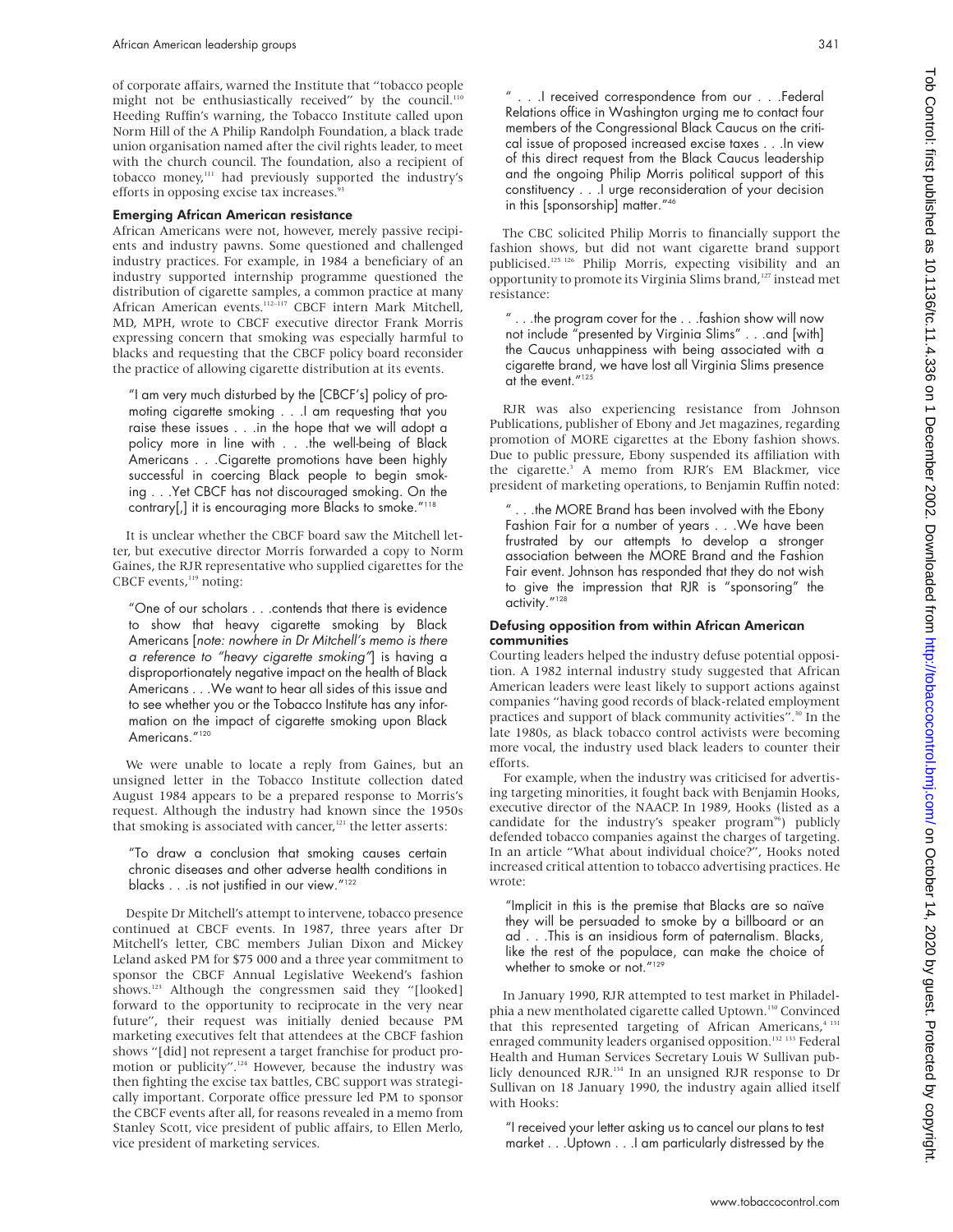paternalistic tone . . .We do not agree with the implication that black consumers are less capable than others of making the personal decision of whether or not to smoke . . .We share this opinion with Dr. Benjamin L. Hooks, executive director of the NAACP."135

On 19 January 1990, the NAACP released its public statement on the Uptown marketing campaign. Hooks, in a carefully worded statement, said:

"As an organization deeply rooted in the black community, we at the NAACP are aware that the decision of the R.J. Reynolds Company to single out this community as the target of its marketing efforts on behalf of . . ."Uptown", is being broadly perceived in a negative manner . . .the NAACP will seek a meeting to express our concerns with company officials."136

Hooks wrote privately to James Johnston, RJR president/ CEO, requesting a meeting. Hooks wrote, " . . .great concern exists about the apparent "targeting" of cigarette marketing to the black community . . .I am requesting an opportunity to meet with you . . .for a discussion of this matter, which is of great importance to both of us."137 Although Hooks' letter emphasised the matter's "importance," he did not publicly oppose Uptown. In fact, in a Time Magazine interview he was implicitly critical of "Uptown opponents", arguing that they had adopted "the rationale that blacks are not capable of making their own free choices".<sup>132</sup> An RJR memo written before Uptown's introduction shows that the industry considered Hooks a reliable ally.

"Should protest from the black community . . .reach a point where broad national response is necessary . . .Ask Ben Hooks and others within the black community to host lunches, breakfasts, or other events with their constituents."<sup>138</sup>

On 19 January, due to public pressure, RJR cancelled Uptown.139 140 Hooks, frequently quoted by other industry spokespersons,<sup>141–145</sup> was later lauded by RJR as a "friend and supporter who was one of few individuals to say anything positive on [RJR's] behalf in the wake of Uptown."146 Hazel Dukes, president of the New York state conference of NAACP branches, was another NAACP tobacco industry ally.<sup>147 148</sup> As a member of the Committee for Common Courtesy, an industry front group,<sup>149</sup> she actively promoted tobacco interests<sup>21</sup> by opposing clean air policies in New York City.150–154 The industry also used its alliances to counter critics more generally. Accusing industry opponents of racism was suggested as an effective industry strategy in an RJR document from 1990 that discusses a meeting held to discuss possible coalitions between the cigarette and beer industries. The document suggests themes for a campaign to counter industry critics, including "our critics are elitist and racist".<sup>155</sup>

#### **DISCUSSION**

Others have previously described the tobacco industry's influence in the African American community, noting that tobacco money, especially in earlier periods, supported organisations that might otherwise have failed for lack of funding.<sup>37 156</sup> The full extent of the tobacco industry's financial presence remains unseen<sup>157</sup> and is probably underestimated here, since given the voluminous nature of the document collections, we cannot assure that we have examined all potentially relevant documents. However, the internal industry documents now allow us to understand better the underlying reasons why some of this support was provided.

What this study illustrates is that the tobacco industry has for decades meticulously cultivated relationships with virtually every leader and leadership group within the African

## What this paper adds

Among all racial and ethnic groups in the USA, African Americans bear the greatest burden from tobacco related disease. The tobacco industry has been highly influential in the African American community for decades, providing funding and other resources to community leaders and emphasising publicly its support for civil rights causes and groups, while ignoring the negative health effects of its products on those it claims to support. However, the industry's private business reasons for providing such support were hitherto unknown.

This analysis of previously secret internal tobacco industry documents provides for the first time a clearer picture of the tobacco industry's practices and purposes in establishing strong relationships with the African American community. The industry established relationships with virtually every African American leader and organisation for three specific business reasons: to increase African American tobacco use, to use African Americans as a frontline force to defend industry policy positions, and to defuse tobacco control efforts. This paper provides detailed documentation of these purposes. As the tobacco industry expands globally, public health advocates should anticipate similar industry efforts to exploit the vulnerabilities of other marginalised groups.

American community, and that this effort was expended not merely out of generosity, but for at least three specific business reasons: to develop and increase tobacco use among African Americans; to use African Americans as a frontline force to advance and defend industry policy positions; and to defuse or obstruct tobacco control efforts arising from both within and outside the community.

The African American community, like other marginalised communities recognised as strategically important to the industry, has in some instances sought out and benefited from tobacco industry financial support estimated at \$25 million yearly.<sup>157</sup> Some might argue that the relationships have been mutually instrumental, since African American groups received needed support in exchange for their backing of protobacco legislation or their silence on health issues. However, given the now widely acknowledged, disproportionately destructive impact of tobacco use on African Americans, the price extracted from the community in pain, suffering, sickness, early death, and loss of community elders may outweigh financial gains. At \$25 million a year, the 45 000 African Americans who die annually from preventable tobacco related diseases are figuratively traded for a mere \$555 apiece.

The tobacco industry regards African Americans as a group with particular historic, social, and economic vulnerabilities,<sup>15</sup> and it exploits these vulnerabilities by attempting to portray addiction to cigarettes as a civil right and a free choice. By providing monetary and social recognition, the industry also suggests a picture of inclusion and friendship. However, it chooses to ignore the devastating impact of its products on the very group of people it claims to support.

The tobacco industry's relationships with the African American community also suggest patterns of activity that may be repeated as the industry expands its global reach. It can be anticipated that where racial or ethnic divisions create groups that are marginalised, yet constitute potential markets, opportunities for well publicised corporate philanthropy, or emerging political power blocs, the tobacco industry may attempt to exploit groups' marginalisation by providing resources and recognition. In turn, such groups may develop economic dependence on tobacco funding and reluctance to challenge industry practices.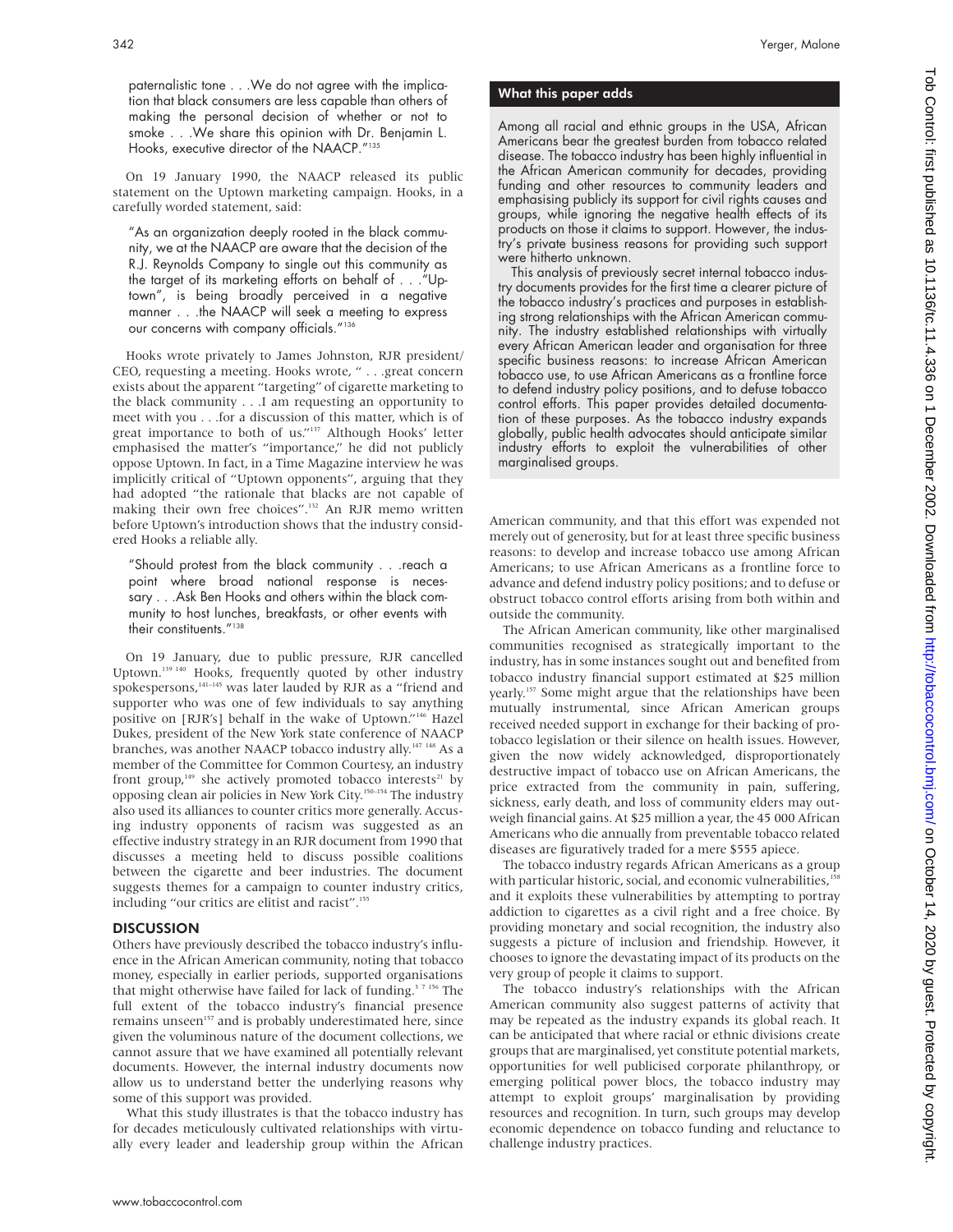#### Conclusion

The pervasive presence of the tobacco industry among all spheres of leadership in the African American community suggests that special public health challenges remain. The first steps, calling attention *from within the community* to the harms caused by tobacco and questioning the continued normalisation of tobacco use implied in accepting tobacco promotions and money, have already been undertaken. The next steps are harder, because they involve overtly confronting the economic chokehold developed by the industry, publicising the harms caused by continuing to permit it, holding leaders accountable, and considering alternative sources of funds. Only the community itself can decide whether certain leaders, organisations and/or activities are truly worth the hidden price the community pays to sustain them with tobacco industry dollars.

### ACKNOWLEDGEMENTS

This work was supported by California Tobacco Related Disease Research Program (9RT-0095) and National Cancer Institute Grant 1R01CA87472-01. For providing comments on earlier drafts we thank the Writing Seminar at the Institute for Health Policy Studies, Lisa Bero, Margaret Daniel, Elizabeth Smith, and Ainye Long. We also thank our advisory panel members: Brenda Bell Caffee, Charyn Sutton, and Joseph Therrien.



To see additional data, view this article on the Tobacco Control website www.tobaccocontrol.com

## .....................

#### Authors' affiliations

V B Yerger, \*R E Malone, Department of Social and Behavioral Sciences, School of Nursing, and Center for Tobacco Control Research & Education, University of California, San Francisco, California, USA

\*Also Institute for Health Policy Studies, University of California

#### REFERENCES

- 1 US Department of Health and Human Services. Tobacco use among U.S. racial/ethnic minority groups: African Americans, American Indians and Alaska Natives, Asian Americans and Pacific Islanders, Hispanics. A report of the Surgeon General, 1998. Atlanta, Georgia: Centers for Disease Control and Prevention, Office on Smoking and Health, 1998. (US Government Printing Office Publication No S/N 017-001-00527-4.)
- 2 Cooper R, Simmons B. Cigarette smoking and ill health among black Americans. July 1985. Access date: 22 February 2002. Bates No. TIMN0181460-1465. URL: http://legacy.library.ucsf.edu/tid/bli82f00
- 3 Robinson RG, Pertschuk M, Sutton C. Smoking and African Americans: spotlighting the effects of smoking and tobacco promotion in the African American community. In: Samuels SE, Smith MD, eds. Improving the health of the poor: strategies for prevention. Menlo Park, California: Henry J Kaiser Family Foundation, 1992:122–81.
- 4 Headen SW, Robinson RG. Tobacco: from slavery to addiction. In: Braithwaite RL, Taylor SE, eds. Health issues in the black community. San Francisco: Jossey-Bass Inc, 2001:347–83.
- 5 Emont SL, Dorrell SM, Bishop K, et al. The burden of smoking-attributable mortality among African Americans - Indiana, 1990. Addictive Behaviors 1995;20:563–9.
- 6 Centers for Disease Control and Prevention. Fact sheet: African Americans and tobacco. US Department of Health and Human Services; 1998, updated July 2000.
- 7 Robinson RG, Barry M, Bloch M, et al. Report of the Tobacco Policy Research Group on marketing and promotions targeted at Atrican<br>Americans, Latinos, and women. *Tobacco Control* 1992;**1**(suppl):S24– 30.
- 8 Sutton C, The Onyx Group. The end of tobacco billboards: An assessment. July 2000.
- 9 Library and Center for Knowledge Management, University of California, San Francisco website. URL: http://legacy.library.ucsf.edu 10 Balbach E, Gasior R, Barbeau E. Tobacco industry documents:
- Comparing the Minnesota Depository and internet access. Tobacco Control 2002;11:68–72.
- 11 Malone R, Balbach E. Tobacco industry documents: treasure trove or quagmire? Tobacco Control 2000;9:334–8.
- 12 Centers for Disease Control and Prevention. CDC tobacco industry documents website. URL: http//www.cdc.gov/tobacco/industrydocs/ index.htm
- 13 Philip Morris Company website. URL: http://www.pmdocs.com 14 RJ Reynolds Tobacco Company website. URL: http:// www.rjrtdocs.com
- 15 Brown and Williamson Company website. URL: http:// www.bw.aalatg.com
- 16 Lorillard Tobacco Company website. URL: http:// www.lorillarddocs.com
- 17 The Tobacco Institute website. URL: http://www.tobaccoinstitute.com
- 18 ISI ResearchSoft. Thomson Corporation. Philadelphia. URL:
- www.endnote.com 19 Northrup H, Ash R. The racial policies of American industry: The Negro in the tobacco industry. Philadelphia University of Pennsylvania, Wharton School of Finance and Commerce, Department of Industry, Industrial Research Unit, 1970. Report No. 13.
- 20 Brown GF. Philip Morris' Human Relations Program sets pace for industry. Philip Morris Companies Inc. 17 October 1953. Access date: 12 December 2001. Bates No. 2041942541-2544. URL: http://legacy.library.ucsf.edu/tid/nqe45d00
- 21 Kluger R. Ashes to ashes: America's hundred-year cigarette war, the public health, and the unabashed triumph of Philip Morris. New York: Vintage Books, 1996.
- 22 **Philip Morris**. [Philip Morris' involvement in the black community, draft].<br>2021 December 1987. Access date: 20 February 2001. Bates No.<br>2021 199107-9119. URL: http://legacy.library.ucsf.edu/tid/kyc42d00<br>23 **Rowe I**. I
- Courier. 16 January 1965. Volume 6, number 1, Page 17: New York City.
- 24 Philip Morris News. [Herb Wright's 30th Anniversary with Philip Morris]. Philip Morris. 1975. Access date: 1 February 2002. Bates No.<br>TIMS0011188-1195. URL: http://legacy.library.ucsf.edu/tid/ltx22f00<br>25 **Hughes I**. [Letter to Tobacco Institute's President Sam Chilcote]. Brown &
- Williamson. 16 April 1984. Access date: 23 July 2001. Bates No. 690137987. URL: http://legacy.library.ucsf.edu/tid/dlr93f00
- 26 Dollars & Sense Magazine. Tobacco & black Americans, Part II: The industry's view. June/July, 1990. Bates No. 515993397-3402. URL: http://legacy.library.ucsf.edu/tid/emb92d00
- 27 Philip Morris Companies Inc. [Biography of Hugh Cullman]. 5
- February 1990. Access date: 11 December 2001. Bates No.<br>2048378457-8458. URL: http://legacy.library.ucsf.edu/tid/agp16e00<br>28 **Editorial**. Cigarette companies go to college. New York State Journal of<br>Medicine. July 1985. Ac TIMN0181460-1465. URL: http://legacy.library.ucsf.edu/tid/bli82f00
- 29 Philip Morris USA. [Description of the Public Affairs/Government Relations]. 16 December 1981. Access date: 27 March 2001. Bates No. 2024077433-7448. URL: http://legacy.library.ucsf.edu/tid/ xvy36e00
- 30 Clark, Phipps, Clark & Harris Inc. A study of the attitudes of black leaders. Prepared for Philip Morris. 13 December 1982. Access date: 20 February 2001. Bates No. 2040271913-1967. URL: http://legacy.library.ucsf.edu/tid/zcc42d00
- 31 Bateman M. [Memo to the Senior Vice President of Corporate Marketing]. Brown & Williamson. 4 May 1983. Access date: 23 July 2001. Bates No. 675207397-7400. URL: http:// legacy.library.ucsf.edu/tid/jvj73f00
- 32 JRH Marketing Services Inc. Summary report of qualitative research on corporate image advertising among African American opinion leaders. Prepared for RJ Reynolds Nabisco. May 1990. Access date: 25 January 2002. Bates No. 507712740-2759. URL: http:// legacy.library.ucsf.edu/tid/dux14d00
- 33 Knox G. [Afro-Americans and the evolution of a living constitution]. Philip Morris Companies Inc. 3 May 1989. Access date: 23 September 2001. Bates No. 2023277409-7410. URL: http://legacy.library.ucsf.edu/tid/ nsw36e00
- 34 **RJ Reynolds**. [Black market corporate creative strategy]. 18 January<br>1990. Access date: 10 January 2002. Bates No. 507234461. URL:<br>http://legacy.library.ucsf.edu/tid/qbk54d00<br>**Ruffin B**. [Public-service billboard ads].
- September 1991. Access date: 20 August 2001. Bates No. 507763484-3485. URL: http://legacy.library.ucsf.edu/tid/afs14d00
- 36 **Roberts A**. 1988 Constituent organization annual report. Philip Morris.<br>5 January 1989. Access date: 25 January 2002. Bates No.<br>2023263670-3688. URL: http://legacy.library.ucsf.edu/tid/nfi46e00
- 37 RJ Reynolds Nabisco. Current special public relations programs. 1990. Access date: July 2001. Bates No. 512722734-2745. URL: http://legacy.library.ucsf.edu/tid/qge33d00
- 38 Reed W. Congressional Black Caucus week. The Sun Reporter. 16 September 1992. Volume 48, number 38, page 1 Lifestyles.
- 39 Smith G. [September report on Public Affairs]. Philip Morris Companies Inc. 11 October 1990. Access date: 7 February 2001. Bates No. 2047572404-2409. URL: http://legacy.library.ucsf.edu/tid/uqb72e00
- 40 Wallace S, Hughes I. [Fair Share Pact]. Brown & Williamson. 11 July 1983. Access date: 18 July 2001. Bates No. 670221966-1973. URL: http://legacy.library.ucsf.edu/tid/kfc14f00
- 41 Bateman M. [Total minority marketing plan]. Brown and Williamson. 7 September 1984. Access date: 28 February 2002. Bates No.
- 531000141-0144. URL: http://legacy.library.ucsf.edu/tid/eph40f00<br>**42 Bass M**. [Lelter to NAACP executive director]. RJ Reynolds Nabisco. 24<br>February 1987. Access date: July 2001. Bates No. 505480893. URL:<br>http://legacy.lib
- 
- 43 Givel M, Glantz S. Tobacco lobby political influence on US state<br>legislatures in the 1990s. *Tobacco Control* 2001;10:124–34.<br>44 Still LA. Black Caucus reshuffles staff. *Portland Skanner Newspaper*. 25
- December 1985. Volume 11, number 12, page 5.<br>45 **Philip Morris**. [Philip Morris' involvement in the black community]. Philip Morris. 1 April 1988. Access date: 20 February 2001. Bates No. 2023647454-7470. URL: http://legacy.library.ucsf.edu/tid/mqc42d00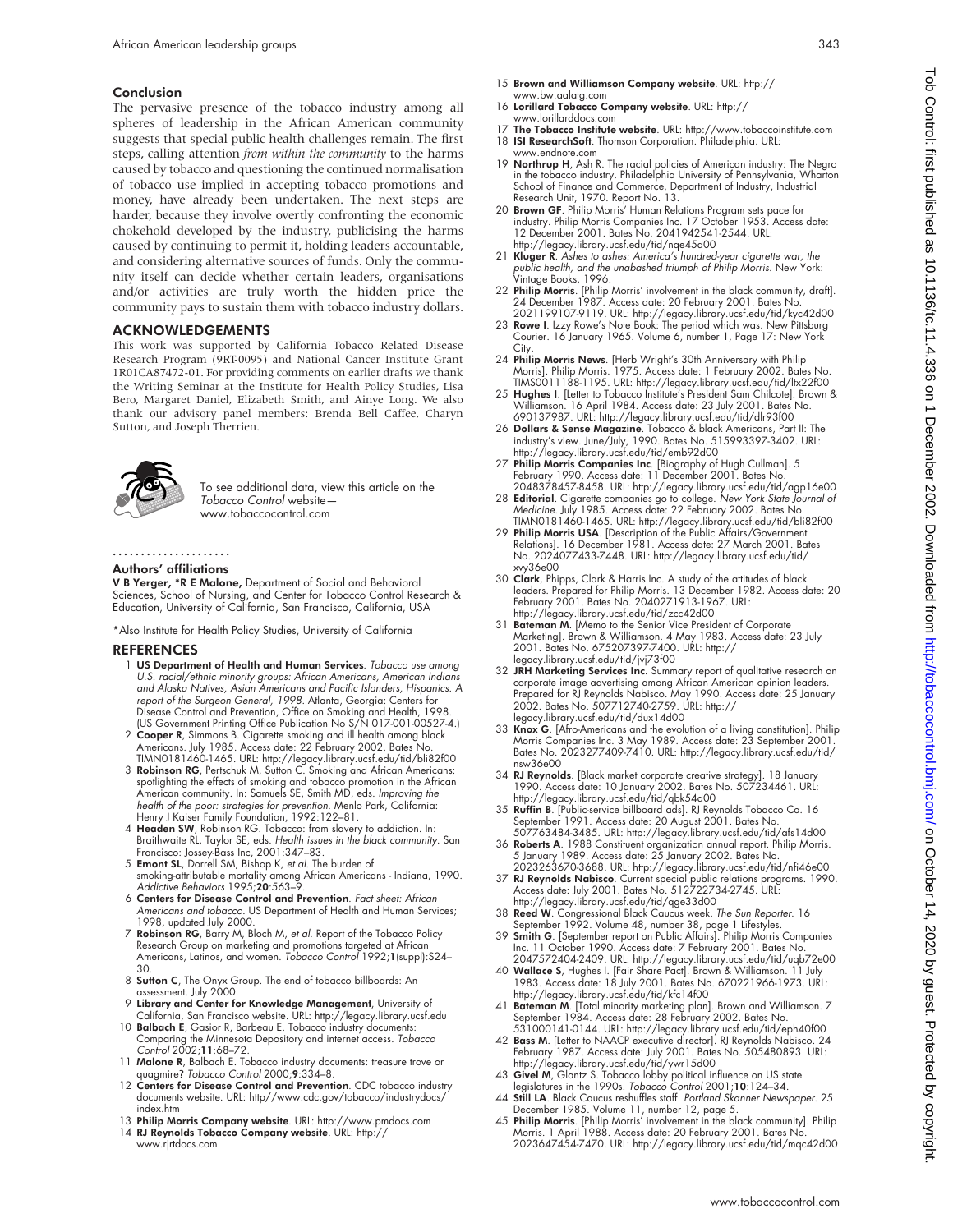- 46 Scott S. [Congressional Black Caucus Foundation fashion shows]. Philip Morris Companies Inc. 9 June 1987. Access date: 13 March 2001. Bates No. 2049004431-4432. URL: http://legacy.library.ucsf.edu/tid/ dew83e00
- 47 Day One Program. [Transcript of Rangel interview]. ABC-TV. 14 July 1994. Access date: 23 September 2001. Bates No. 2045999098-9102. URL: http://legacy.library.ucsf.edu/tid/jqg65e00
- 48 Smith G. [August report on Public Affairs]. Philip Morris Companies Inc.
- 7 September 1990. Access date: 22 January 2001. Bates No.<br>2021198897-8900. URL: http://legacy.library.ucsf.edu/tid/wi|46e00<br>4**9 RI Reynolds.** [Minority Affairs Publicity Program]. 1983. Access date: 4<br>March 2002. Bates No. legacy.library.ucsf.edu/tid/xsr15d00
- 50 Black F. [Letter to Benjamin Ruffin, RJR's Corporate Affairs VP]. National Newspaper Publishers Association. 21 September 1994. Access date:<br>23 September 2001. Bates No. 518284163 -4163. URL:<br>http://www.rjrdocs.com/rjrtdocs/image\_viewer.dms?<br>PS=1&DOC\_RANGE=518284163+-4163&SEARCH=895&CAMEFROM=1
- 51 **Curtis C**. Trip report National Urban League's Black Executive<br>Exchange Program. RJ Reynolds Tobacco Co. 5 July 1990. Access date:<br>23 September 2001. Bates No. 508106605-6606. URL:<br>http://legacy.library.ucsf.edu/tid/
- date: 20 September 2001. Bates No. 2015018182-8214. URL: http://legacy.library.ucsf.edu/tid/voi23e00
- 53 **Hennes B.** Weekly activity report. RJ Reynolds Tobacco Co. 24 July<br>1991. Access date: 23 September 2001. Bates No. 507697712-7721.<br>URL: http://www.rirtdocs.com/rirtdocs/image\_viewer.dms?<br>PS=1&DOC\_RANGE=507697712+-7721&
- 
- 54 **F Cynthia**, F Ron. 2nd quarter status report. RJ Reynolds Tobacco Co. 25<br>July 1991. Access date: 23 September 2001. Bates No.<br>507756387-6395. URL: http://legacy.library.ucsf.edu/itd/drs14d00<br>55 **Philip Morris**. [List o
- 2023263672-3688. URL: http://legacy.library.ucsf.edu/tid/fyo02a00 56 Jha P, Chaloupka F. The economics of global tobacco control. BMJ 2000;321:358–61.
- 57 The World Bank. Curbing the epidemic: governments and the economics of tobacco control. Washington DC: The International Bank
- for Reconstruction and Development; 1999 58 Centers for Disease Control and Prevention. Response to increases in
- cigarette prices by race/ethnicity, income, and age groups United<br>States, 1976-1993. MMWR Morb Mortal Wkly Rep 1998;**47**:605–9.<br>59 **Warner KE**. The cigarette advertising broadcast ban and magazine coverage of smoking and health. Journal of Public Health Policy 1989:32–42.
- 60 Johnston M. Handling an excise tax increase. Philip Morris USA. 3 September 1987. Access date: 23 July 2001. Bates No.
- 2022216179-6180. URL: http://legacy.library.ucsf.edu/tid/uvx71f00 61 Chilcote S. Comments made at the annual meeting. Tobacco Institute. 13 December 1984. Bates No. TIMN0061487-1502. URL: http://legacy.library.ucsf.edu/tid/xaa03f00
- 62 Corporate Affairs Department. Strategy and tactics for combating smoking issues. Philip Morris USA. March 1985. Access date: 10 September 2001. Bates No. 2021502332-2347. URL: http://legacy.library.ucsf.edu/tid/xrx36e00
- 63 Chilcote S. [Memo to Executive Committee]. Tobacco Institute. 14 May 1990. Access date: 14 January 2002. Bates No. 2025862213-2218. URL: http://legacy.library.ucsf.edu/tid/dkl14e00
- 64 Raspberry W. Budgeting good sense. The Washington Post. 23 March 1981. Section A, page 15.
- 65 Tolchin M. Two budgets proposed by House liberals suffer solid defeat.
- The New York Times. 7 May 1981. Section A, page 1.<br>66 **Tobacco Institute**. Infolog Newsletter. 6 May 1981. Access date: 12<br>February 2001. Bates No. 2026266031-6033. URL: http://legacy.library.ucsf.edu/tid/apu25e00
- 67 Tobacco Institute. Newsletter. 2 June 1981. Access date: 21 February 2002. Bates No. 89004270-4275. URL: http://legacy.library.ucsf.edu/ tid/rky80e00
- 68 UPI. Blacks in Congress offer alternative budget plan. The New York Times. 19 March 1981. Section B, page 13.
- 69 Merin C. The tax bill. Tobacco Institute. 5 June 1984. Access date: 2<br>April 2001. Bates No. 2024263500-3502. URL: http://<br>legacy.library.ucsf.edu/tid/qyi85e00<br>T0 Chilcote S. [Memo to the Executive Committee]. Tobacco In
- June 1985. Access date: 23 July 2001. Bates No. 516012237-2238. URL: http://legacy.library.ucsf.edu/tid/xcq24f00
- 71 Chilcote S. [Memo to Executive Committee]. Tobacco Institute. 27 June 1985. Access date: 6 August 2001. Bates No. 85694277-4279. URL: http://legacy.library.ucsf.edu/tid/fci31e00
- 72 Miller A. Jimmy Hargrove of the National Black Police Association. Philip Morris USA. 23 April 1985. Access date: 10 September 2001. Bates No. 2025851385. URL: http://legacy.library.ucsf.edu/tid/zcn14e00
- 73 Hargrove J. Anti-smoking laws discriminate against blacks and minorities. Philip Morris Companies Inc. June 1985. Access date: 10 September 2001. Bates No. 2026240976. URL: http:// legacy.library.ucsf.edu/tid/vvd81f00
- 74 Anon. RSVPs for Vann fundraiser. 28 August 1985. Access date: 10 September 2001. Bates No. 2024263371-3372. URL:
- http://legacy.library.ucsf.edu/tid/iuq14e00<br>75 **Roberts A**. Jimmy Hargrove briefing re: NYC council meeting. Philip<br>Morris USA. 5 April 1985. Access date: 10 September 2001. Bates No. 2025851384. URL: http://legacy.library.ucsf.edu/tid/ycn14e00
- 76 Philip Morris. [List of witnesses speaking against smoking restriction]. 14 January 1986. Access date: 10 September 2001. Bates No. 2024272162. URL: http://legacy.library.ucsf.edu/tid/ohp14e00
- 77 Hargrove J. [Testimony before the New York Public Health Council]. National Black Police Association. 3 November 1986. Access date: 10 September 2001. Bates No. 2024274534-4537. URL: http://legacy.library.ucsf.edu/tid/zng35e00
- 78 Roberts A. New York State Public Health Council. Philip Morris USA. 4 November 1986. Access date: 10 September 2001. Bates No.
- 2024274533. URL: http://legacy.library.ucsf.edu/tid/yng35e00 79 Anon. Jackson blasts cigarette tax. Portland Skanner. 25 September 1985. Volume 10, number 49, page 4.
- 80 Philip Morris Inc. Mobilization manual. Brown and Williamson. 1976. Access date: 22 May 2002. Bates No. 680277776-7812. URL: http://legacy.library.ucsf.edu/tid/ifm04f00
- 81 Kloepfer W. Tobacco College curriculum. Tobacco Institute. 7 July 1983. Access date: 22 May 2002. Bates No. 2023023440. URL: http://legacy.library.ucsf.edu/tid/dzw36e00
- 82 **Bloom M**. [Memo to RJR Vice President E.A. Vassallo]. Tobacco<br>Merchants Association of US. 3 August 1973. Access date: 22 May<br>2002. Bates No. 500367620. URL: http://legacy.library.ucsf.edu/tid/ lqv79d00
- 83 Chilcote S. [Memo to Executive Committee]. Tobacco Institute. 26 June 1987. Access date: 11 April 2001. Bates No. 2025855801-5803. URL: http://legacy.library.ucsf.edu/tid/jhm14e00
- 84 Chilcote S. [Memo to Executive Committee]. Tobacco Institute. 2 July<br>1987. Access date: 10 September 2001. Bates No. 88116601-6605.<br>URL: http://legacy.library.ucsf.edu/tid/kpc90e00<br>85 **Dymally M**. [Task Force Report]. C
- 1987. Access date: 16 April 2001. Bates No. TITX0034333-4356. URL:
- http://legacy.library.ucsf.edu/tid/jww32f00<br>86 Tobacco Institute. Phil-Pac contributions to 1984 campaigns (1983-84<br>election cycle). 11 December 1984. Access date: 22 February 2002.<br>Bates No. 2025418118-8124. URL: http://l cip02a00
- 87 **Tobacco Institute**. Honoraria Program, May. June 1987. Access date:<br>22 February 2002. Bates No. 2025856174. URL: http://<br>legacy.library.ucsf.edu/tid/nar85e00
- 88 Tobacco Institute. Honoraria Program, July. 9 August 1989. Access date: 22 February 2002. Bates No. 2025848491. URL:
- http://legacy.library.ucsf.edu/tid/txq24e00<br>.89 **Tobacco Institute**. TIPAC contributions 1989. 29 November 1989<br>.Access date: 18 March 2002. Bates No. 2025848470-8481. URL: http://legacy.library.ucsf.edu/tid/axq24e00
- 90 Dymally M. [Testimony at congressional hearing]. Congressional Black Caucus. 15 July 1987. Access date: July 2001. Bates No.
- 88116433-6434. URL: http://legacy.library.ucsf.edu/tid/poc90e00<br>91 **Chilcote S**. [Memo to Executive Committee]. Tobacco Institute. 6 August<br>1987. Access date: 8 October 2001. Bates No. 88122986-2987. URL: http://legacy.library.ucsf.edu/tid/xjc90e00
- 92 Tobacco Institute. Executive Summary. 11 September 1987. Access date: 10 September 2001. Bates No. 93440464-0465. URL:
- http://legacy.library.ucsf.edu/tid/lms60e00<br>93 **Sparber P**, Ross J, Stuntz S, *et al.* [Public Affairs progress report].<br>Tobacco Institute. 28 January 1988. Access date: 17 April 2001. Bates No. TIDN0018389-8431. URL: http://legacy.library.ucsf.edu/tid/ gyh91f00
- 
- 94 California's seven freshmen in Congress featured. Los Angeles<br>Times. 23 November 1981. Part I, page 18.<br>95 Schoomanker D, Hyrcqi C. Tax hearing readiness. Tobacco Institute.<br>1989. Access date: 23 September 2001. Bates N
- URL: http://legacy.library.ucsf.edu/tid/nci70e00<br>96 **Philip Morris**. [Industry spokespersons]. 1990. Access date: 25 July<br>2001. Bates No. 92758925-8928. URL: http://legacy.library.ucsf.edu/ tid/onh70e00
- 97 Tobacco Institute. Smokers already pay more than their fair share. 18 November 1993. Access date: 10 September 2001. Bates No.
- 89735140. URL: http://legacy.library.ucsf.edu/tid/gve01e00 98 Lee D. [Statement before the Ways & Means Committee]. Tobacco Institute. 18 November 1993. Access date: 20 September 2001. Bates No. 2046926765-6771. URL: http://legacy.library.ucsf.edu/tid/ ofn65e00
- 99 Philip Morris. [List of Congress members and amount of PHIL-PAC contribution]. 7 June 1989. Access date: 15 April 2002. Bates No. 2021502080-2082. URL: http://legacy.library.ucsf.edu/tid/aqs24e00
- 100 Tobacco Institute Political Action Committee. TIPAC Legislative Activity and Issues. Tobacco Institute. 31 December 1989. Access date: 2 April 2001. Bates No. 2024269707-9799. URL: http:// legacy.library.ucsf.edu/tid/ydp02a00
- 101 Tobacco Institute. TIPAC contributions 1993. 2 April 1993. Access date: 18 March 2002. Bates No. 2023344761-4763. URL: http://legacy.library.ucsf.edu/tid/vfp24e00
- 102 Tobacco Institute. Federal relations report. July 1982. Access date: 3 July 2001. Bates No. TIMN0145301-5370. URL: http:// legacy.library.ucsf.edu/tid/mjb92f00
- 103 Philip Morris, RJ Reynolds. [Joint tobacco task force]. January 1993. Access date: 23 April 2001. Bates No. 2048583231-3254. URL: http://legacy.library.ucsf.edu/tid/gmt81f00
- 104 Morrow R, Glasser. [Rostenkowski's pending departure]. Smith Barney<br>Shearson. 27 May 1994. Access date: 18 April 2001. Bates No.<br>2024336200. URL: http://legacy.library.ucsf.edu/tid/omm09e00<br>105 **Glantz SA**, Balbach ED.
- of California Press; 2000.